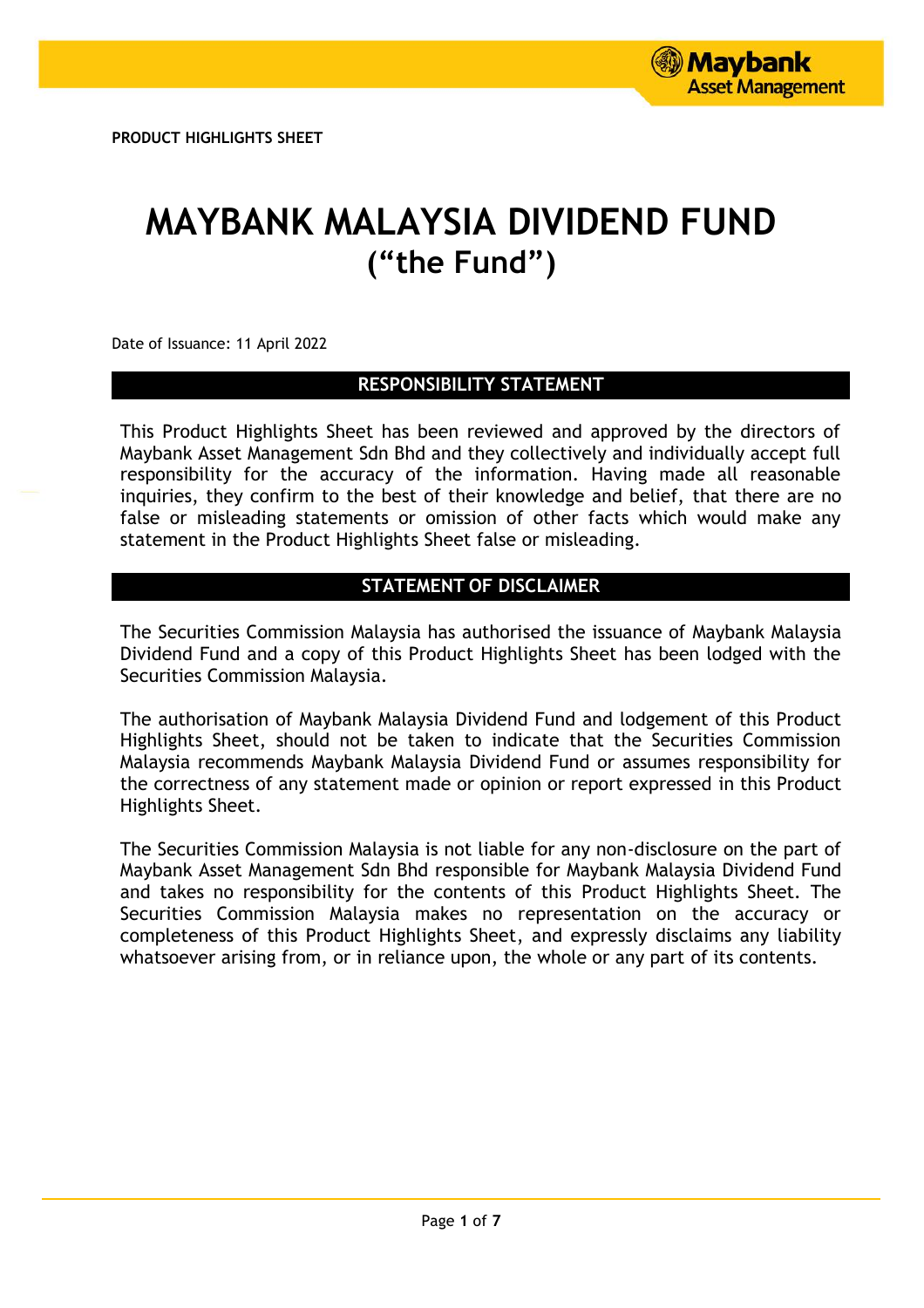

**This Product Highlights Sheet only highlights the key features and risks of Maybank Malaysia Dividend Fund. Investors are advised to request, read and understand the disclosure documents before deciding to invest.**

#### **1. What is Maybank Malaysia Dividend Fund?**

Maybank Malaysia Dividend Fund ("MMDF") is Maybank Asset Management Sdn Bhd's equity fund. The Fund aims to provide investors with a regular income stream and to attain medium to long term\* capital appreciation through investing in high (and potentially high) dividend yielding equities (including foreign equities).

*\*Medium term means a period between 3 to 5 years, while long term means a period of more than 5 years.*

### **2. Fund Suitability**

The Fund is suitable for investors who:

- are conservative and prefer receiving regular and steady income in the form of distributions; and
- have a moderate risk appetite.

#### **3. Investment Objective**

The Fund aims to provide investors with a regular income stream and to attain medium to long term capital appreciation through investing in high (and potentially high) dividend yielding equities (including foreign equities).

#### **4. Key Product Features**

| <b>Fund Type</b>                | Income and growth.                                                                                                                                                                                                                                                                                                                                                                                                                                                                                                                                                                                                                            |
|---------------------------------|-----------------------------------------------------------------------------------------------------------------------------------------------------------------------------------------------------------------------------------------------------------------------------------------------------------------------------------------------------------------------------------------------------------------------------------------------------------------------------------------------------------------------------------------------------------------------------------------------------------------------------------------------|
| <b>Fund Category</b>            | Equity Fund.                                                                                                                                                                                                                                                                                                                                                                                                                                                                                                                                                                                                                                  |
| Performance<br><b>Benchmark</b> | • 70% of the performance of the FTSE Bursa Malaysia KLCI ("FBM KLCI")<br>• 30% of the performance of the MSCI Asia Pacific ex-Japan Index<br>Information on FBM KLCI can be obtained from www.bursamalaysia.com.<br>Information on MSCI Asia Pacific ex-Japan Index can be obtained from<br>www.msci.com.<br>The composite benchmark is a reflection of the Fund's portfolio structure and<br>objective.<br>The risk profile of the Fund is different from the risk profile of the benchmark.                                                                                                                                                 |
| <b>Investment Strategy</b>      | The Fund will invest in high dividend yielding stocks both in Malaysia and in<br>Asia ex-Japan markets (the latter subject to a maximum of 30% of the total<br>Net Asset Value ("NAV") of the Fund).<br>Depending on economic conditions, up to 30% of the Fund's NAV may be<br>invested in Malaysian fixed income securities as a defensive measure. The<br>fixed income securities must have a minimum credit rating of AA3/P1 by RAM<br>Rating Services Berhad ("RAM") or equivalent rating by other rating agencies<br>to provide investors with a regular stream of income to mitigate volatility<br>during adverse economic conditions. |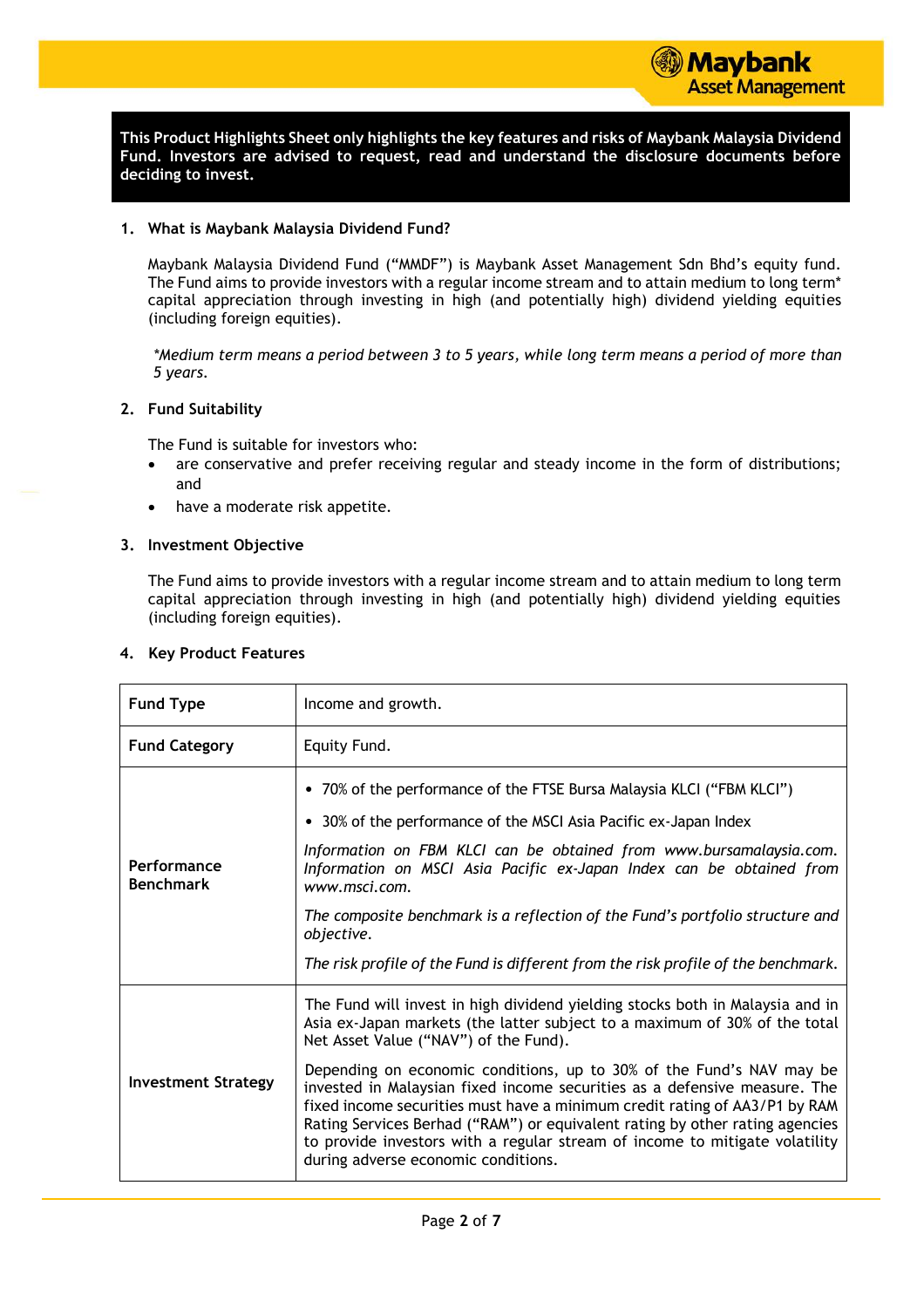**Maybank**<br>Asset Management

|                                         | funds) for further details.                                                                                                                                                                                                                                                                                                                                                                                                          |                                                                                                                        |                                                                          | Note: Please refer to section 3.4 in the master prospectus (conventional |  |  |  |  |
|-----------------------------------------|--------------------------------------------------------------------------------------------------------------------------------------------------------------------------------------------------------------------------------------------------------------------------------------------------------------------------------------------------------------------------------------------------------------------------------------|------------------------------------------------------------------------------------------------------------------------|--------------------------------------------------------------------------|--------------------------------------------------------------------------|--|--|--|--|
| <b>Launch Date</b>                      | 6 June 2006.                                                                                                                                                                                                                                                                                                                                                                                                                         |                                                                                                                        |                                                                          |                                                                          |  |  |  |  |
| Manager                                 | Maybank Asset Management Sdn Bhd.                                                                                                                                                                                                                                                                                                                                                                                                    |                                                                                                                        |                                                                          |                                                                          |  |  |  |  |
| <b>Management Fee</b>                   |                                                                                                                                                                                                                                                                                                                                                                                                                                      |                                                                                                                        | 1.50% of the NAV, calculated and accrued on a daily basis.               |                                                                          |  |  |  |  |
| <b>Sales Charge</b>                     | Manager.                                                                                                                                                                                                                                                                                                                                                                                                                             | Up to 5.5% of the NAV per unit.<br>Note: The sales charge for the Fund is negotiable, subject to the discretion of the |                                                                          |                                                                          |  |  |  |  |
| <b>Repurchase Charge</b>                | Nil.                                                                                                                                                                                                                                                                                                                                                                                                                                 |                                                                                                                        |                                                                          |                                                                          |  |  |  |  |
|                                         | <b>Equity</b>                                                                                                                                                                                                                                                                                                                                                                                                                        | Bond/Sukuk/<br><b>Fixed Income</b>                                                                                     | <b>Balanced</b>                                                          | Money<br><b>Market</b>                                                   |  |  |  |  |
|                                         | Up to $2.5%$ of<br>amount switched                                                                                                                                                                                                                                                                                                                                                                                                   | MYR25 per<br>transaction                                                                                               | MYR25 per<br>transaction                                                 | Nil                                                                      |  |  |  |  |
| <b>Switching Charge</b>                 | Notes:<br>The above is applicable for all switching transactions except where, other than<br>(i)<br>for switching transactions into a money market fund, the sales charge of the<br>fund to be switched into is equal or lower than the sales charge of the Fund,<br>in which case the switching charge shall be RM25 only.<br>The Manager reserves the right to waive the switching charge.<br>(ii)                                 |                                                                                                                        |                                                                          |                                                                          |  |  |  |  |
| <b>Transfer Charge</b>                  | MYR25 per transfer.<br>Note: The Manager reserves the right to waive the transfer charge.                                                                                                                                                                                                                                                                                                                                            |                                                                                                                        |                                                                          |                                                                          |  |  |  |  |
| <b>Trustee</b>                          | HSBC (Malaysia) Trustee Berhad.                                                                                                                                                                                                                                                                                                                                                                                                      |                                                                                                                        |                                                                          |                                                                          |  |  |  |  |
| <b>Trustee Fee</b>                      | 0.07% if the Fund is invested locally only (including local custodian fee),<br>$\bullet$<br>subject to a minimum fee of MYR18,000 per annum.<br>0.07% per annum on the local NAV of the Fund (including local custodian<br>$\bullet$<br>fee) and 0.07% per annum on the foreign NAV of the Fund (excluding<br>foreign custodian fee) if the Fund is invested locally and abroad, subject<br>to a minimum fee of MYR18,000 per annum. |                                                                                                                        |                                                                          |                                                                          |  |  |  |  |
| <b>External Investment</b><br>Manager   | Affin Hwang Asset Management Berhad.                                                                                                                                                                                                                                                                                                                                                                                                 |                                                                                                                        |                                                                          |                                                                          |  |  |  |  |
| Minimum Initial<br>Investment           | MYR500 or such other lower amount as determined by the Manager from time<br>to time.                                                                                                                                                                                                                                                                                                                                                 |                                                                                                                        |                                                                          |                                                                          |  |  |  |  |
| <b>Minimum Additional</b><br>Investment | MYR100 or such other lower amount as determined by the Manager from time<br>to time.                                                                                                                                                                                                                                                                                                                                                 |                                                                                                                        |                                                                          |                                                                          |  |  |  |  |
| <b>Minimum Holdings</b>                 | time to time.                                                                                                                                                                                                                                                                                                                                                                                                                        |                                                                                                                        | 1,000 units or such other lower amount as determined by the Manager from |                                                                          |  |  |  |  |
| <b>Distribution Policy</b>              | discretion of the Manager, subject to Trustee's approval.                                                                                                                                                                                                                                                                                                                                                                            |                                                                                                                        |                                                                          | Income (if any) shall be distributed semi-annually or annually at the    |  |  |  |  |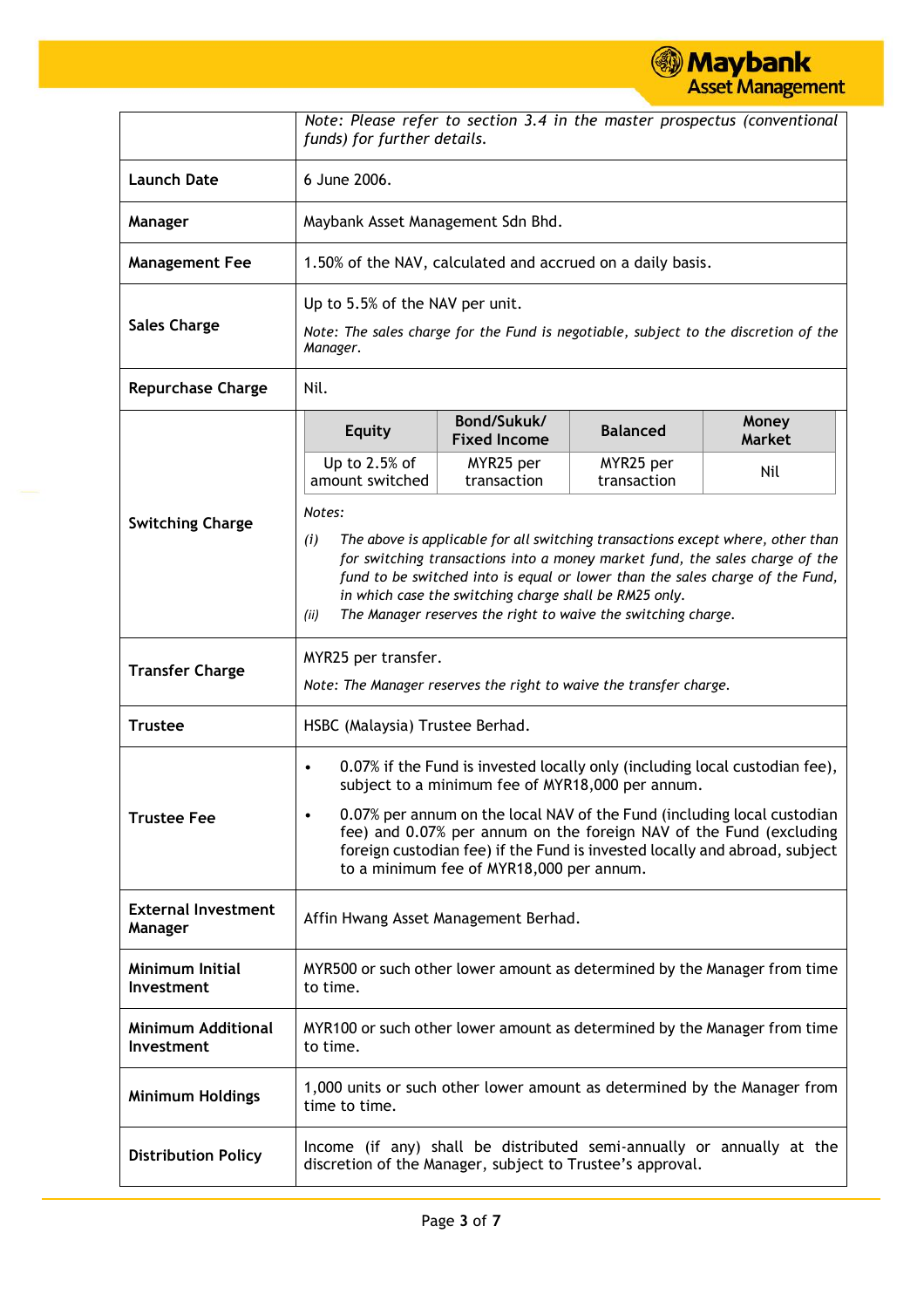| Distribution will be made from realised income and realised gains of the |  |  |  |  |  |  |
|--------------------------------------------------------------------------|--|--|--|--|--|--|
| Fund.                                                                    |  |  |  |  |  |  |

# **YOU SHOULD NOT MAKE PAYMENT IN CASH TO A UNIT TRUST CONSULTANT OR ISSUE A CHEQUE IN THE NAME OF A UNIT TRUST CONSULTANT.**

#### **5. Asset Allocation**

| <b>Asset Type</b>                                 | Range                                        |
|---------------------------------------------------|----------------------------------------------|
| Equities                                          | Minimum 70%, maximum 99.8% of the Fund's NAV |
| Listed real estate investment<br>trusts ("REITS") | Maximum 20% of the Fund's NAV                |
| Fixed income securities and cash                  | Minimum 0.2%, maximum 30% of the Fund's NAV  |

### **6. Key Risks**

### **Specific Risks of the Fund**

### Equity specific risk

Prices of a particular equity may fluctuate in response to the circumstances affecting individual companies such as adverse financial performance, news of a possible merger or loss of key personnel of a company. Any adverse price movements of such equity will adversely affect the Fund's NAV. However, this impact is mitigated through careful selection of equities through analysis of its fundamental background, portfolio diversification across a number of sectors and industries, as well as site visits.

# Credit and default risk

Credit risk relates to the creditworthiness of the issuers of the fixed income securities and their expected ability to make timely payment of interest and/or principal. Any adverse situations faced by the issuer may impact the value as well as liquidity of the fixed income securities. In the case of rated fixed income securities, this may lead to a credit downgrade. Default risk relates to the risk that an issuer of fixed income securities either defaulting on payments or failing to make payments in a timely manner which will in turn adversely affect the value of the fixed income securities. This could adversely affect the value of the Fund.

The risk is mitigated by investing in fixed income securities with a minimum rating of AA3/P1 by RAM or equivalent rating by other rating agencies, or investments that are bank or government guaranteed or secured against assets. The risk is further mitigated through careful selection of fixed income securities through analysis of its fundamental background, portfolio diversification across a number of sectors and industries, as well as site visits. In the absence of a credit rating, the credit rating of the issuer issuing the fixed income securities will be used instead.

#### Interest rate risk

Interest rate risk refers to the impact of interest rate changes on the valuation of fixed income securities. When interest rates rise, fixed income securities prices generally decline and this may lower the market value of the Fund's investment in fixed income securities. The reverse may apply when interest rates fall.

To mitigate the interest rate exposure of the Fund, the external investment manager of the Fund ("EIM") will manage the duration of the portfolio via shorter or longer tenured assets depending on the EIM's view of the future interest rate trend based on its continuous fundamental research and analysis.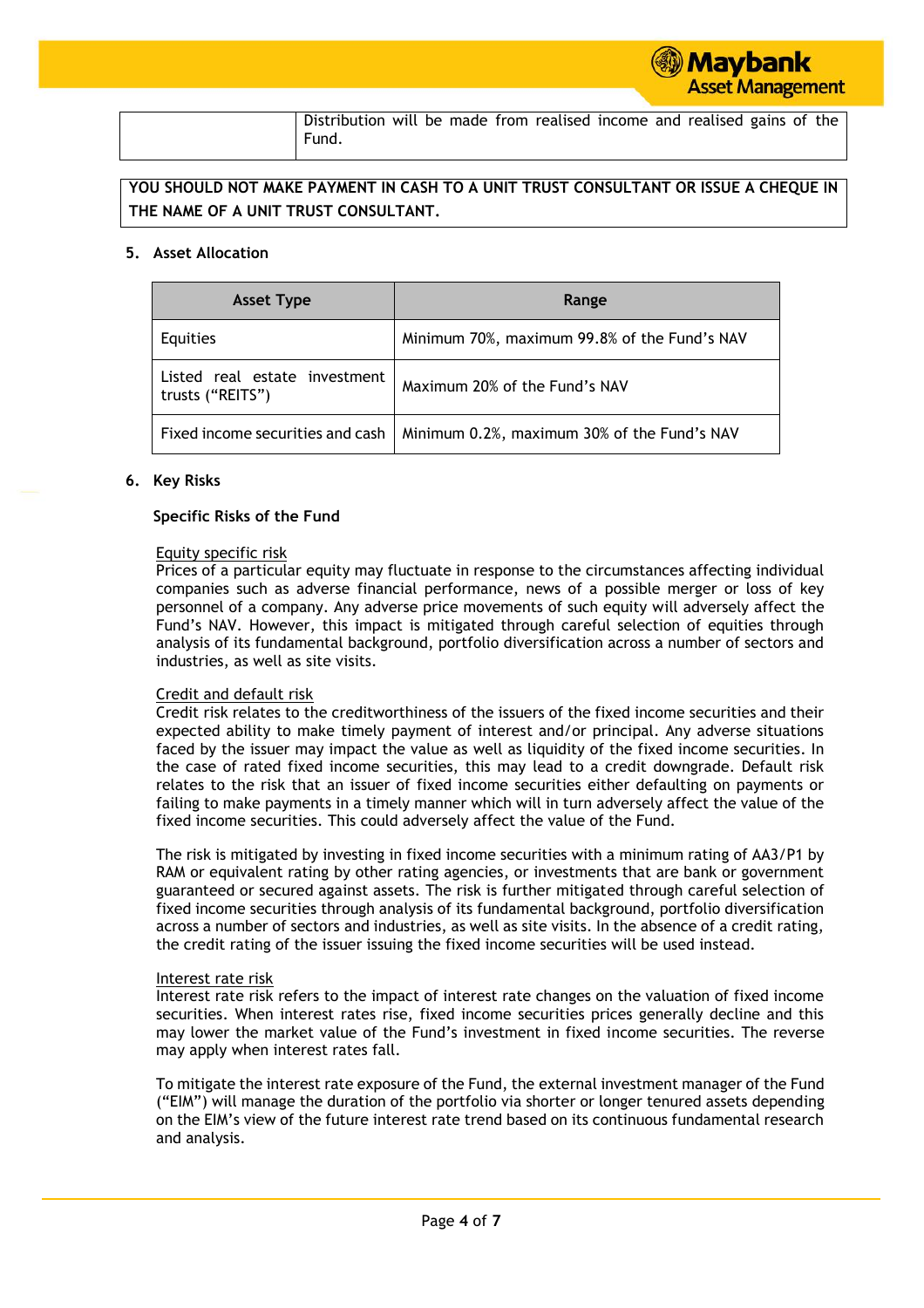#### Currency risk

As the investments in the Fund may be denominated in currencies other than the base currency i.e. MYR, any fluctuation in the exchange rate between the base currency and the currencies in which the investments are denominated may have an impact on the value of these investments. Investors should be aware that if the currencies in which the investments are denominated depreciate against the base currency, this will have an adverse effect on the NAV of the Fund in the base currency and vice versa. Investors should note that any gains or losses arising from the fluctuation in the exchange rate may further increase or decrease the returns of the investment.

#### Country risk

Investments of the Fund in any countries may be affected by changes in the economic and political climate, restriction on currency repatriation or other developments in the law or regulations of the countries in which the Fund invests in. For example, the deteriorating economic condition of such countries may adversely affect the value of the investments undertaken by the Fund in those affected countries. This in turn may cause the NAV of the Fund or price of units to fall.

#### Risk of investing in REITS

Investing in REITs involves many of the same risks associated with direct ownership of real estate including, but not limited to, possible declines in real estate's value, increase in interest rates and real estate borrowing costs, changes in property taxes, higher operating expenses, damages to property and fall in market rental rates. This may affect the price of the REIT and consequently impact the Fund's NAV.

*Investors are reminded that the risks listed above may not be exhaustive and if necessary, they should consult their adviser(s), e.g. bankers, lawyers, stockbrokers or independent professional advisers for a better understanding of the risks.*

*For more details, please refer to section 3.8 in the master prospectus (conventional funds) for the general and specific risks of investing in the Fund.*

*Note: If your investments are made through an institutional unit trust scheme adviser ("Distributor") which adopts the nominee system of ownership, you would not be deemed to be a unit holder under the deed and as a result, your rights as an investor may be limited. Accordingly, the Manager will only recognize the Distributor as a unit holder of the Fund and the Distributor shall be entitled to all the rights conferred to it under the deed.*

# **7. Valuation of Investment**

The Fund is valued once every business day after the close of the market in which the portfolio of the Fund is invested for the relevant day but not later than 5.00 p.m. on the next business day. The daily price of the Fund for a particular business day will not be published on the next day but will instead be published the next following day (i.e. the price will be two (2) days old).

Investors will be able to obtain the unit price of the Fund from [www.maybank-am.com.](http://www.maybank-am.com/)my. Alternatively, the Manager's client servicing personnel can be contacted at 03-2297 7888.

|                                  | The cut-off time for repurchase of units shall be at<br>4.00 p.m. on a business day.                                                                                                                                       |
|----------------------------------|----------------------------------------------------------------------------------------------------------------------------------------------------------------------------------------------------------------------------|
| Submission of Repurchase Request | Note: The Manager's distributors may have an earlier cut-off<br>time for receiving applications in respect of any dealing in<br>units. Please check with the respective distributors for their<br>respective cut-off time. |
| Payment of Repurchase Proceeds   | Repurchase proceeds will be paid out within ten (10) days<br>from the date the repurchase request is received by the<br>Manager.                                                                                           |

# **8. Exiting from Investment**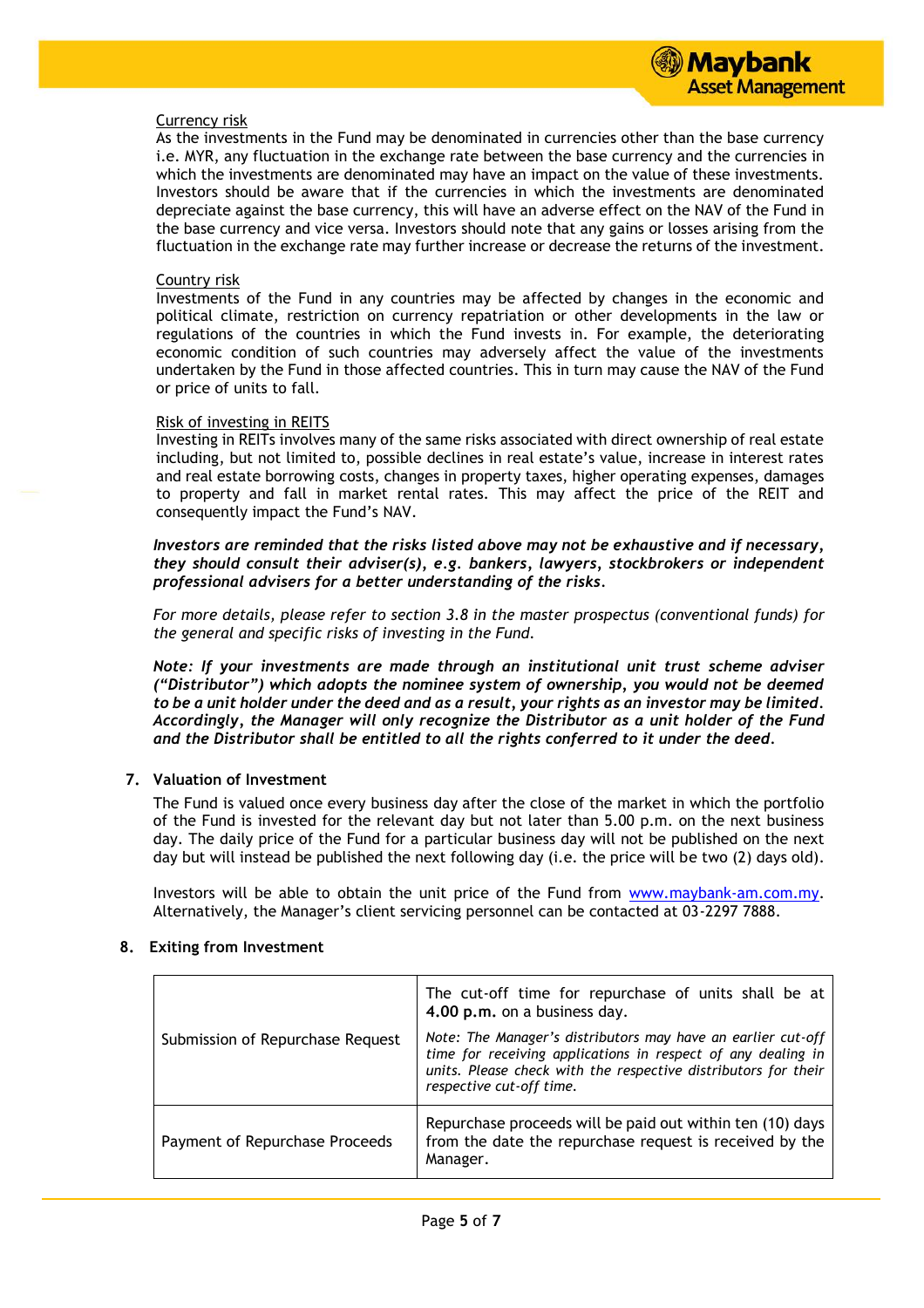Maybank **Asset Management** 

### **9. Fund Performance**

|  |  |  |  | Average total return of MMDF for the financial year ended 30 April |  |
|--|--|--|--|--------------------------------------------------------------------|--|
|--|--|--|--|--------------------------------------------------------------------|--|

|               | 1- Year | 3- Year | 5- Year | 10-Year |
|---------------|---------|---------|---------|---------|
| MMDF(%)       | 20.78   | 1.86    | 5.15    | 7.03    |
| Benchmark (%) | 20.90   | (0.87)  | 3.03    | 2.32    |

*The average total return of the Fund is based on the following calculation:*

Performance return = NAV t – NAV t-1 NAV t-1

Annualised performance return = (1+performance return)^ $\left(\frac{\text{number of period per year}}{\text{total no. of periods}}\right)$  - 1

*NAV t refers to NAV at the end of the period. NAV t-1 refers to NAV at the beginning of the period.*

#### **Annual total return for the financial years ended 30 April**

|               | 2021 | 2020                                                                                           |  |  |  | 2019 2018 2017 2016 2015 2014 2013 2012 |  |
|---------------|------|------------------------------------------------------------------------------------------------|--|--|--|-----------------------------------------|--|
| $M$ MDF $(%)$ |      | 20.78   $(9.40)$   $(3.41)$   $9.04$   $11.57$   $(2.15)$   $9.23$   $9.63$   $19.75$   $9.42$ |  |  |  |                                         |  |
| Benchmark (%) |      | 20.90 $(11.83)$ $(8.26)$ $5.76$ $12.64$ $(7.72)$ $(1.53)$ $7.66$ $7.91$ $0.85$                 |  |  |  |                                         |  |

## *The total return of the Fund is based on the following calculation:*

| Capital return $=$  | NAV per unit at the end of the period<br>NAV per unit at the beginning of the period | -1 |  |
|---------------------|--------------------------------------------------------------------------------------|----|--|
| $ $ Income return = | Income distribution per unit<br>NAV per unit on ex-date                              |    |  |
| Total return        | $(1 + Capital return)$ x $(1 + Income return) - 1$                                   |    |  |

#### **1-Year Fund performance review**

The Fund registered a total return of 20.78% against its benchmark's return of 20.90% thus underperformed the benchmark by 0.12%.

*The benchmark was changed on 17 September 2015 from 70% of the weighted average of the Kuala Lumpur Composite Index and 30% of the Maybank 12-month fixed deposit rate to the current benchmark to better reflect the Fund's asset allocation and investment strategy.*

# **Portfolio Turnover Ratio (PTR) as at 30 April**

|             | 2021    | 2020 | 2019 |
|-------------|---------|------|------|
| PTR (times) | $1.32*$ | 1.04 | 0.66 |

*\* The PTR is higher than the previous financial year due to increase in trading activities during the period under review.*